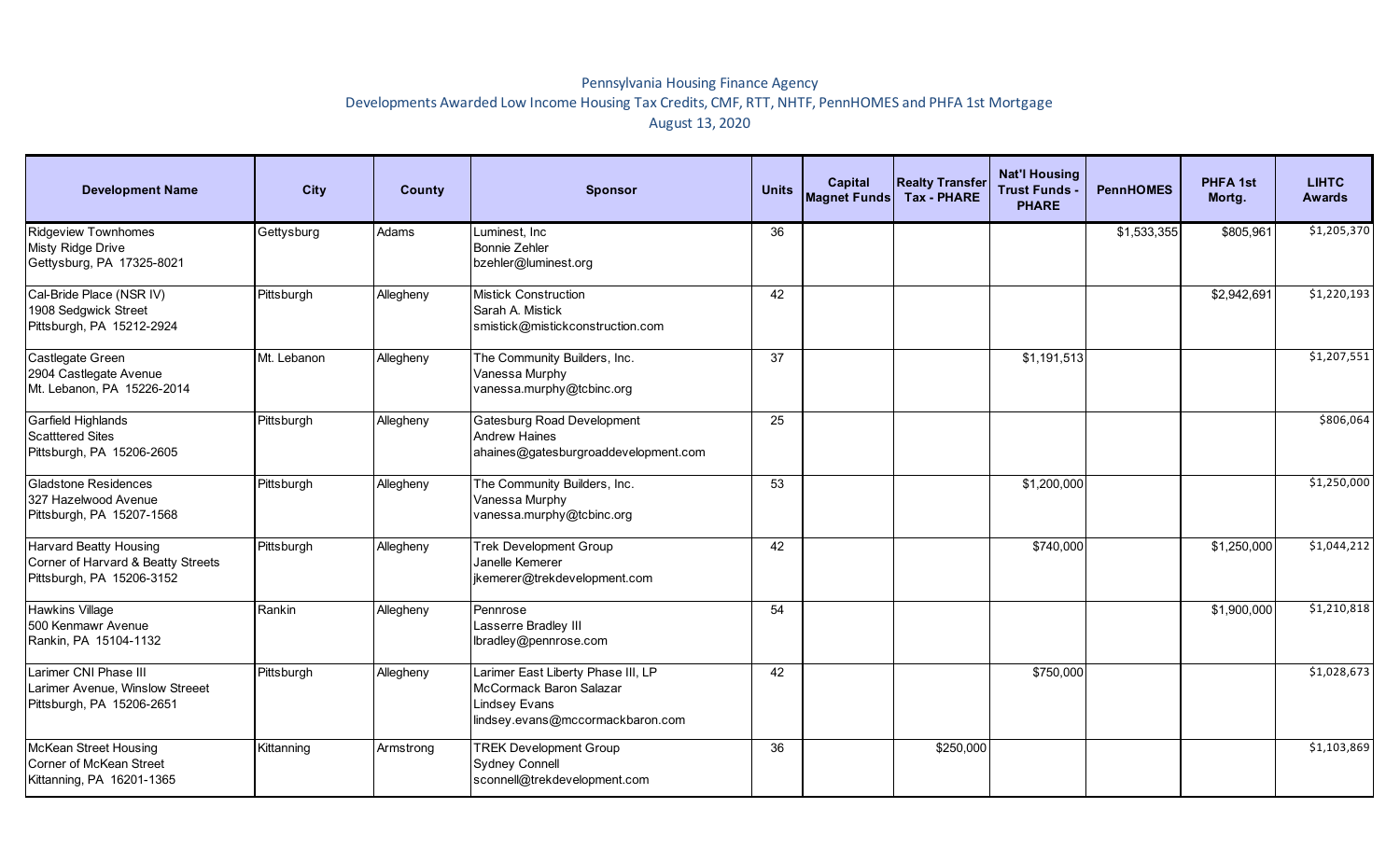| <b>Development Name</b>                                                                 | <b>City</b>   | County       | <b>Sponsor</b>                                                                  | <b>Units</b> | <b>Capital</b><br><b>Magnet Funds</b> | <b>Realty Transfer</b><br><b>Tax - PHARE</b> | <b>Nat'l Housing</b><br><b>Trust Funds -</b><br><b>PHARE</b> | <b>PennHOMES</b> | <b>PHFA 1st</b><br>Mortg. | <b>LIHTC</b><br><b>Awards</b> |
|-----------------------------------------------------------------------------------------|---------------|--------------|---------------------------------------------------------------------------------|--------------|---------------------------------------|----------------------------------------------|--------------------------------------------------------------|------------------|---------------------------|-------------------------------|
| <b>Hopper Commons</b><br>300 Brush Mountain Road.<br>Hollidaysburg, PA 16448-2542       | Hollidaysburg | <b>Blair</b> | <b>WODA Cooper Companies</b><br>Andrew B. Cohen<br>acohen@wodagroup.com         | 52           |                                       |                                              |                                                              | \$500,000        | \$1,123,150               | \$1,250,000                   |
| Phoenixville Bungalows<br>708 Pot House Road<br>Phoenixville, PA                        | Phoenixville  | Chester      | Church Housing Corporation<br>Kathryn Evans<br>k.evans@churchhousing4u.org      | 48           |                                       |                                              | \$700,000                                                    |                  | \$3,298,000               | \$1,231,448                   |
| <b>Mulberry Mill Apartments</b><br>Mariket & W. 6th Street<br>Bloomsburg, PA 17815-2112 | Bloomsburg    | Columbia     | <b>Community Strategies Group</b><br><b>Rich Kisner</b><br>rkisner@csgpa.org    | 44           |                                       |                                              |                                                              | \$1,340,000      |                           | \$1,212,026                   |
| <b>Riverton Woods</b><br>N. 12th Street<br>Lemoyne, PA 17043-1467                       | Lemoyne       | Cumberland   | Monarch Development<br>Brandon Johnson<br>brandonjl@monarchdevelopmentgroup.com | 40           |                                       |                                              |                                                              |                  | \$990,179                 | \$978,244                     |
| <b>Bethel Village</b><br>1008-1012 N 6th Street<br>Harrisburg, PA 17102-1401            | Harrisburg    | Dauphin      | RB Development LLC<br><b>Blane Stoddart</b><br>bstoddart@bfwgroup.net           | 49           |                                       |                                              |                                                              |                  |                           | \$1,210,708                   |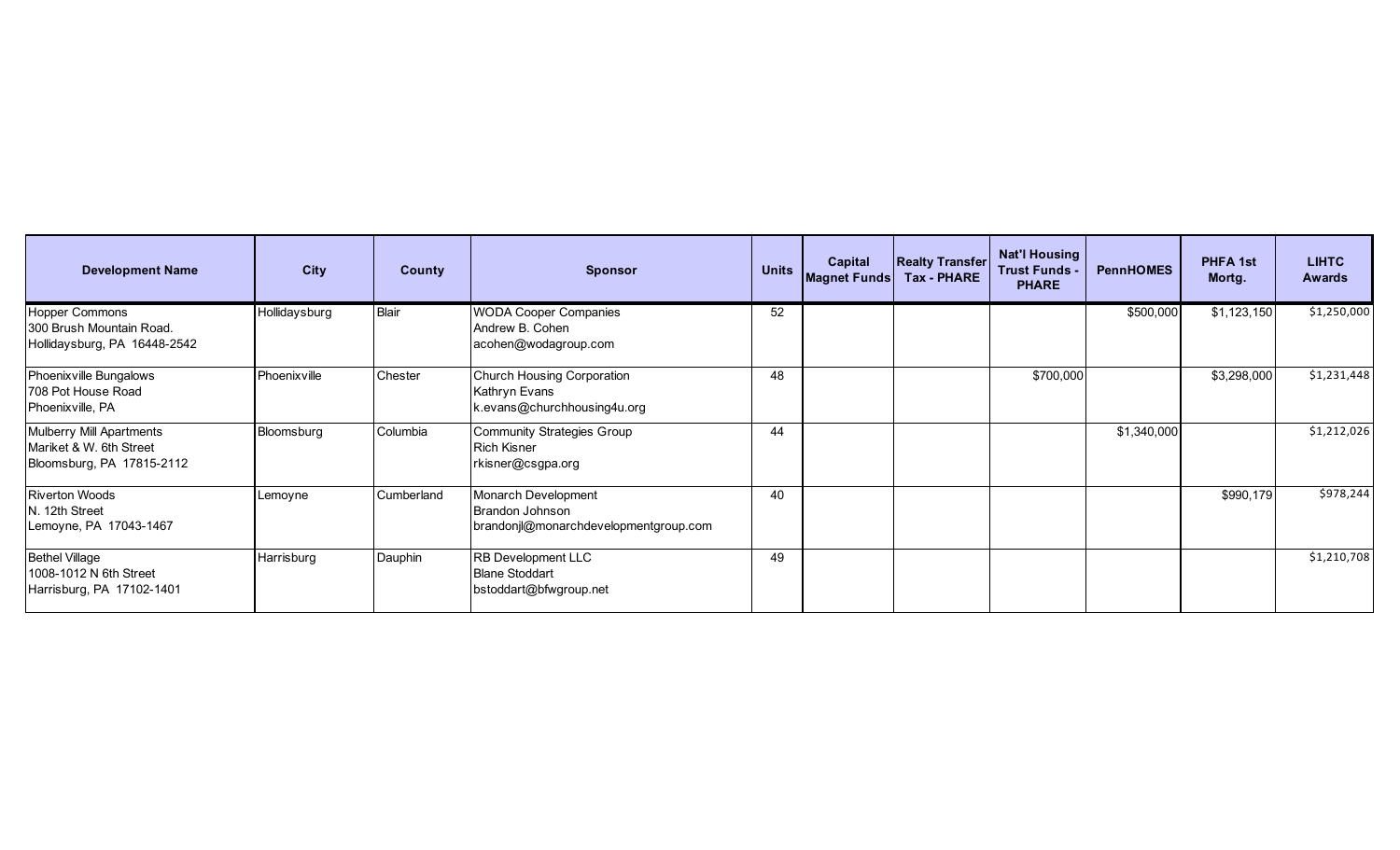| <b>Development Name</b>                                                                                                       | <b>City</b>         | <b>County</b> | <b>Sponsor</b>                                                                                                                                          | <b>Units</b> | <b>Capital</b><br><b>Magnet Funds</b> | <b>Realty Transfer</b><br><b>Tax - PHARE</b> | <b>Nat'l Housing</b><br><b>Trust Funds -</b><br><b>PHARE</b> | <b>PennHOMES</b> | <b>PHFA1st</b><br>Mortg. | <b>LIHTC</b><br><b>Awards</b> |
|-------------------------------------------------------------------------------------------------------------------------------|---------------------|---------------|---------------------------------------------------------------------------------------------------------------------------------------------------------|--------------|---------------------------------------|----------------------------------------------|--------------------------------------------------------------|------------------|--------------------------|-------------------------------|
| Makemie Court<br>554 S Lansdowne Avenue<br>Yeadon, PA 19050-2447                                                              | Yeadon              | Delaware      | HumanGood East & Inglis Housing Corp.<br>Kevin Kelly<br>kevin.kelly@inglis.org                                                                          | 44           |                                       |                                              |                                                              |                  |                          | \$1,248,486                   |
| St. Joseph Place<br>500 Woodlawn Avenue<br>Collingdale, PA 19023-4039                                                         | Collingdale         | Delaware      | Catholic Housing and Community Services<br><b>Heather Huot</b><br>hhuot@chs-adphila.org                                                                 | 50           |                                       |                                              |                                                              |                  |                          | \$1,250,000                   |
| <b>Richford Arms</b><br>515 State Street<br>Erie, PA 16501-1117                                                               | Erie                | Erie          | <b>Beacon Communities Services</b><br>Joshua Cohen<br>jcohen@beaconcommunitiesllc.com                                                                   | 106          |                                       |                                              |                                                              |                  |                          | \$1,167,116                   |
| Molly Pitcher<br>Orchard Drive & Progress Road<br>Chambersburg, PA 17201-3244                                                 | Chambersburg        | Franklin      | PA Affordable Housing 1, LP<br>Kyle F. Speece<br>kspeece@coniferllc.com<br>Women in Need, Inc.<br>Barbara Channing<br>bac@winservices.org               | 48           |                                       |                                              |                                                              | \$500,000        | \$2,000,000              | \$1,233,438                   |
| Mount Joy Sr Apts<br>240 West Main Street<br>Mount Joy, PA 17552-1214                                                         | Mount Joy           | Lancaster     | Gatesburg Road Development<br>andrew Haines<br>ahaines@gatesburgroaddevelopment.com                                                                     | 36           |                                       |                                              |                                                              |                  | \$800,000                | \$1,099,693                   |
| Saxony Ridge Apartments<br>615 West Sixth Street<br>Lititz, PA 17543-2408                                                     | Lititz              | Lancaster     | Community Basics, Inc.<br>Lisa A. Greener<br>lgreener@communitybasics.com                                                                               | 62           |                                       |                                              |                                                              | \$500,000        |                          | \$1,238,149                   |
| Little Lehigh Redevelopment<br>671 Lawrence Court<br>Allentown, PA 18102-4820                                                 | Allentown           | Lehigh        | Pennrose<br>Toki Rehder<br>trehder@pennrose.com                                                                                                         | 50           |                                       |                                              | \$1,200,000                                                  |                  |                          | \$1,202,006                   |
| Davisville Senior Apartments<br>432-512 Davisville Road<br>Willow Grove, PA 19090-2729                                        | <b>Willow Grove</b> | Montgomery    | Federation Housing, Inc.<br>Shoshana Bannett<br>shoshana.bannett@federationhousing.org                                                                  | 54           |                                       |                                              | \$530,812                                                    |                  |                          | \$1,226,997                   |
| 800 Vine Senior<br>800-30 Vine Street<br>Philadelphia, PA 19107-0000                                                          | Philadelphia        | Philadelphia  | Pennrose<br>Mark Dambly<br>mdambly@pennrose.com                                                                                                         | 51           |                                       |                                              |                                                              |                  |                          | \$1,250,000                   |
| 8th and Berks Senior Living<br>1827-61 N. 8th; 1818-42 N. Franklin;<br>720-30 W. Berks Streets<br>Philadelphia, PA 19122-2009 | Philadelphia        | Philadelphia  | Asociación Puertorriqueños en Marcha<br>Rose Gray<br>Rose.Gray@apmphila.org<br>Elon Development Company, Inc.<br>Francis Vargas<br>FVargas@altmanco.com | 44           |                                       |                                              |                                                              |                  |                          | \$1,250,000                   |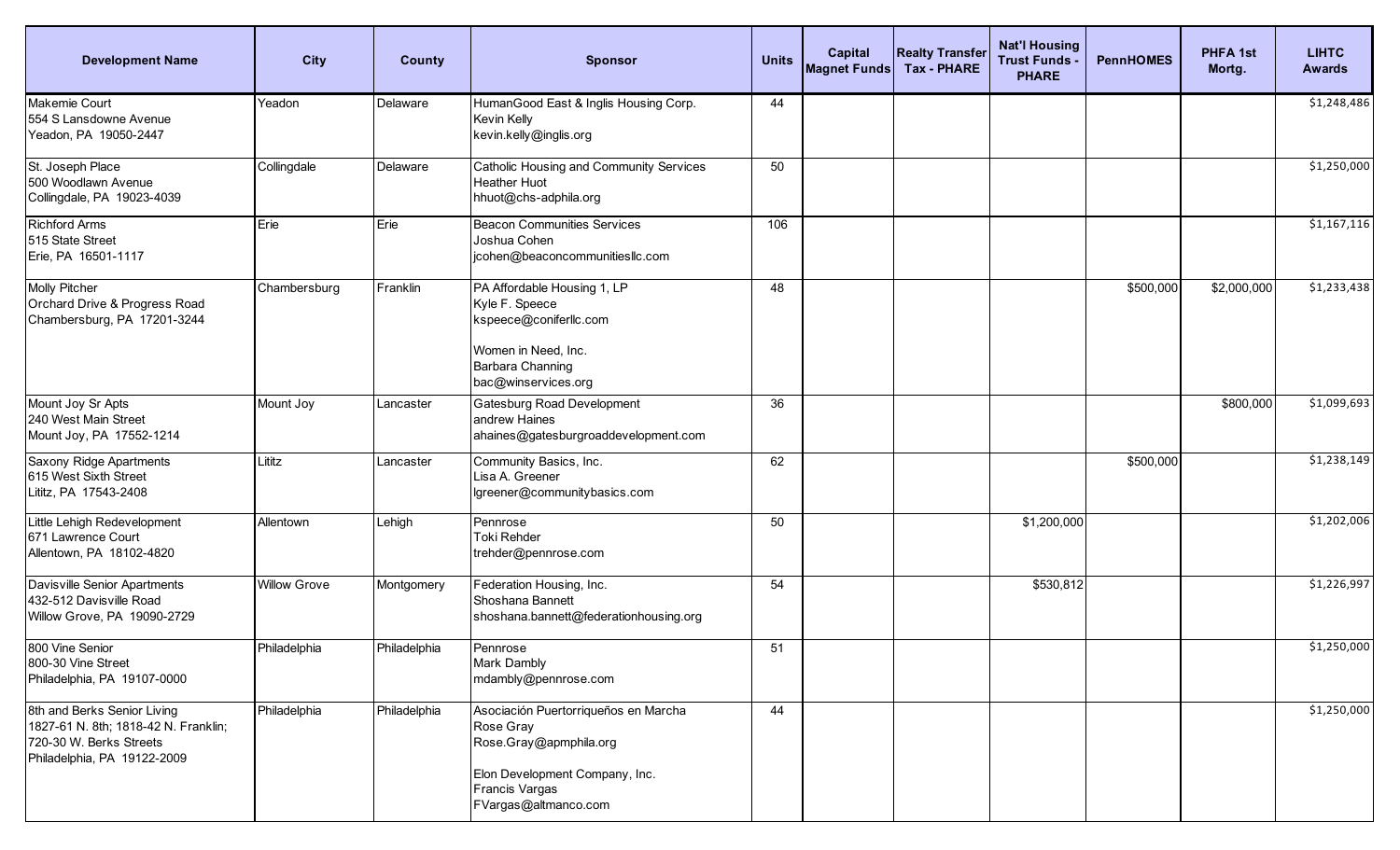| <b>Development Name</b>                                                                     | <b>City</b>  | <b>County</b> | <b>Sponsor</b>                                                                                                                               | <b>Units</b> | <b>Capital</b><br><b>Magnet Funds</b> | <b>Realty Transfer</b><br><b>Tax - PHARE</b> | Nat'l Housing<br><b>Trust Funds -</b><br><b>PHARE</b> | <b>PennHOMES</b> | PHFA 1st<br>Mortg. | <b>LIHTC</b><br><b>Awards</b> |
|---------------------------------------------------------------------------------------------|--------------|---------------|----------------------------------------------------------------------------------------------------------------------------------------------|--------------|---------------------------------------|----------------------------------------------|-------------------------------------------------------|------------------|--------------------|-------------------------------|
| Be a Gem Crossing<br>3226-58 Germantown Avenue<br>Philadelphia, PA 19140-5316               | Philadelphia | Philadelphia  | North10 Philadelphia<br>Joshua Klaris, Executive Director<br>josh@north10phl.org                                                             | 41           |                                       |                                              | \$1,000,000                                           |                  |                    | \$1,250,000                   |
| <b>Frankford House</b><br>1611-41 Ruan Street<br>Philadelphia, PA 19124-0000                | Philadelphia | Philadelphia  | Telesis Corporation<br>Laura Lazarus<br>llazarus@telesiscorp.com<br><b>Wasserman Properties</b><br>Ted Wasserman<br>tedwasserman@verizon.net | 42           |                                       |                                              |                                                       |                  |                    | \$1,238,979                   |
| Gaudenzia West Mill Place<br>916-936 N. 51st Street<br>Philadelphia, PA 19131-5103          | Philadelphia | Philadelphia  | Gaudenzia Foundation, Inc.<br><b>Emily Perschetz</b><br>emily@sherickpm.com                                                                  | 30           |                                       |                                              | \$500,000                                             |                  |                    | \$1,027,875                   |
| Mill Redevelopment A & Indiana<br>118-60 East Indiana Avenue<br>Philadelphia, PA 19134-2821 | Philadelphia | Philadelphia  | Impact Services Corporation<br>Casey O'Donnell<br>codonnell@impactservices.org                                                               | 48           |                                       |                                              | \$1,000,000                                           |                  |                    | \$1,250,000                   |